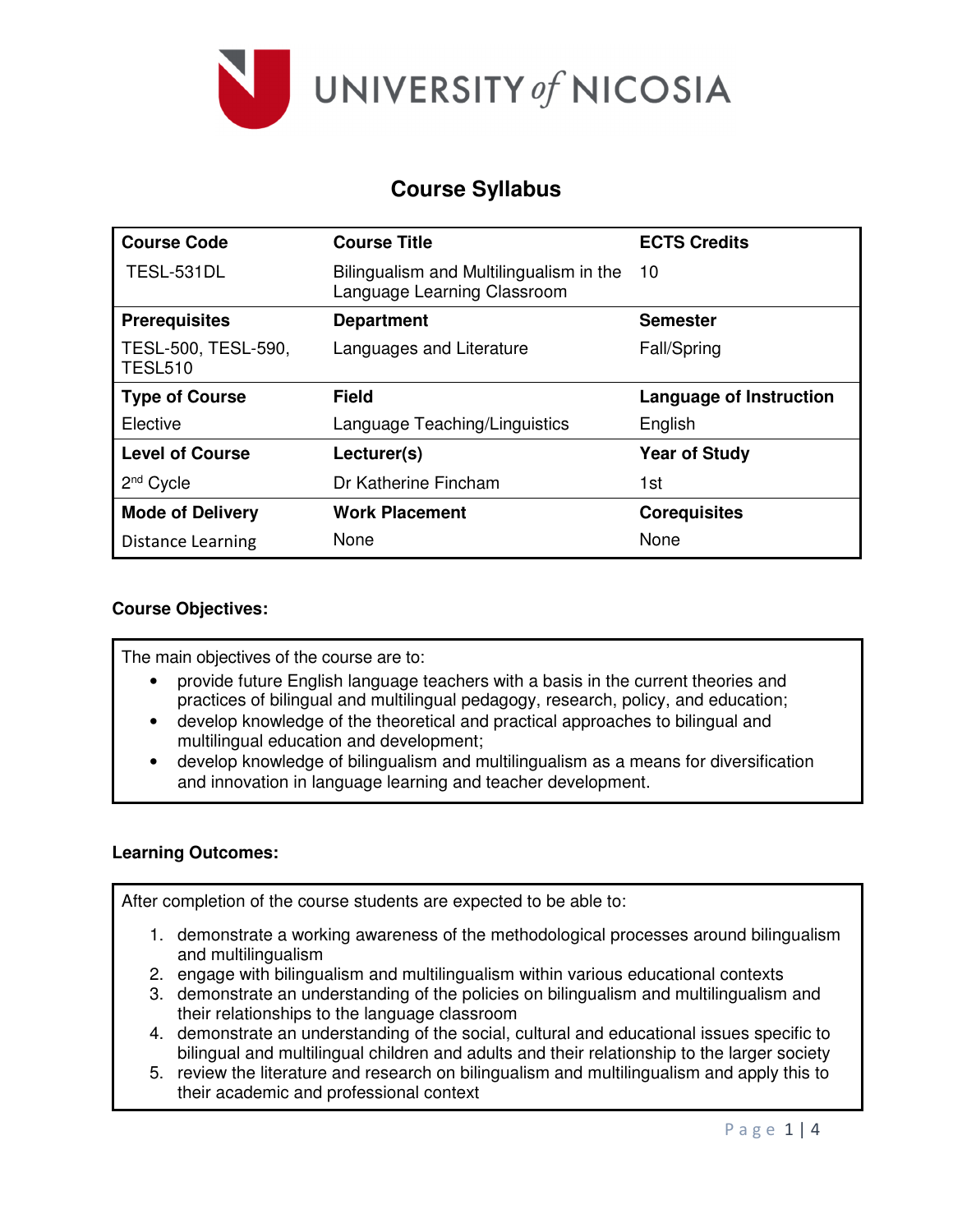

- 6. demonstrate an understanding of the relationship between language acquisition and bilingualism and multilingualism
- 7. engage in critical thinking and demonstrate skills in practicing reflective teaching

#### **Course Content:**

Areas covered in the course include the following:

- History of bilingualism, multilingualism and bilingual education
- Main concepts of bilingualism and multilingualism –types of bilinguals compound, sequential, semi-lingual, limited
- Bilingual and multilingual speech code-switching, translanguaging, mixing and 'confusion'
- Cognitive issues related to bilingual and multilingual development
- Bilingual education programs heritage, immersion, transition etc.
- Bilingual and multilingual education policies European, American policies on bilingual and multilingual education
- Historical and social factors of bilingual and multilingual development in society and the individual
- Language development and maintenance in bilingual and multilingual children and adults

#### **Learning Activities and Teaching Methods:**

Recorded Presentations, videos, readings, Webex discussion forums, assignments and final exam

#### **Assessment Methods:**

Assignments, Group Activity, Final Exam, Participation.

#### **Required Textbooks / Readings:**

| <b>Title</b>                                                                                                        | Author(s) | <b>Publisher</b>         | Year | <b>ISBN</b>        |
|---------------------------------------------------------------------------------------------------------------------|-----------|--------------------------|------|--------------------|
| Foundations of<br>Bilingual<br>Education and<br>Bilingualism:<br><b>Fifth Edition</b><br>(Available as<br>an e-book | Baker, C. | Multilingual<br>Matters. | 2011 | 978-<br>1847693556 |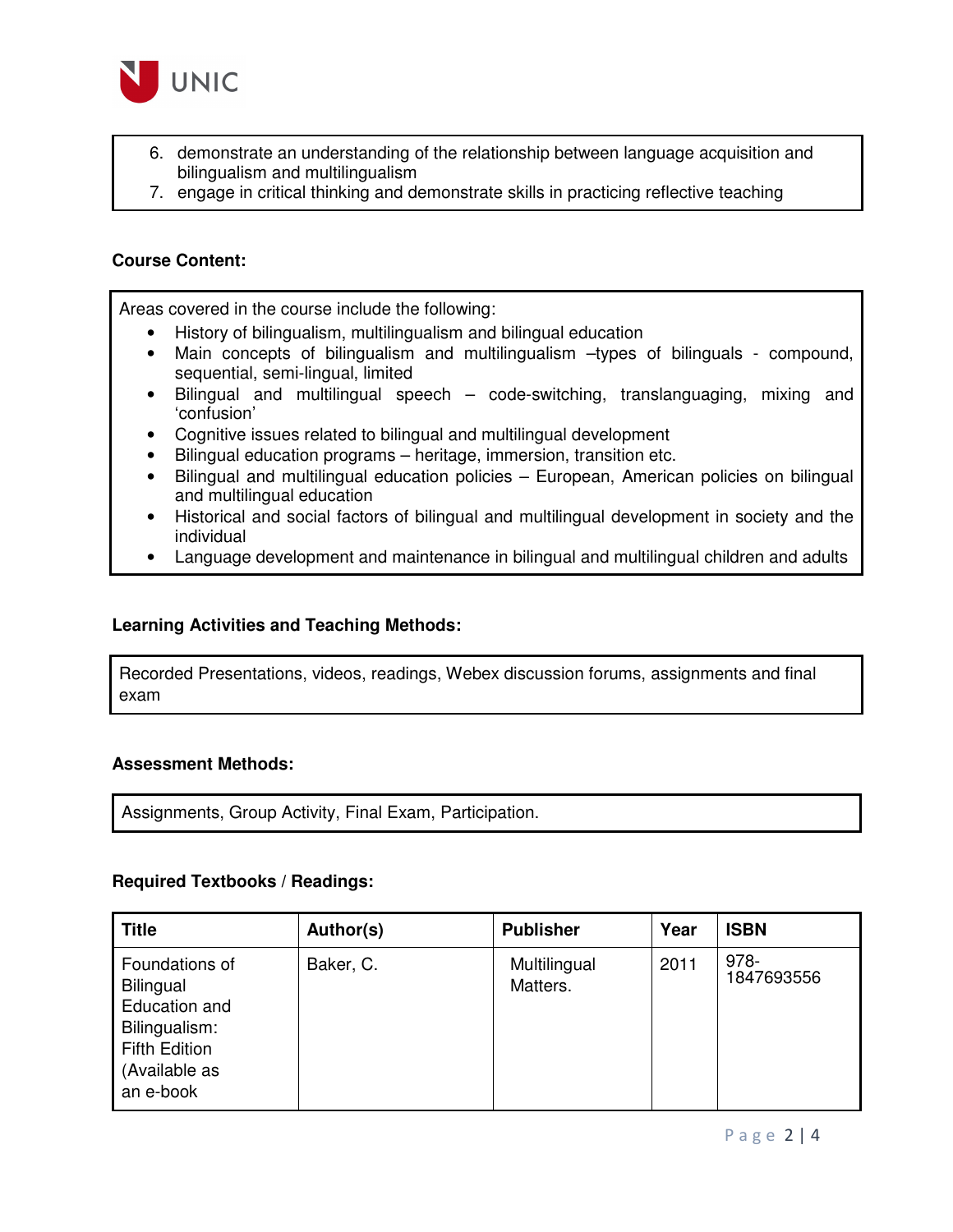

| through the<br>library)                                                      |            |                     |      |                    |
|------------------------------------------------------------------------------|------------|---------------------|------|--------------------|
| Bilingual<br>Education in<br>the 21st<br>Century: a<br>global<br>perspective | Garcia, O. | Wiley-<br>Blackwell | 2009 | 978-<br>1405119948 |

# **Recommended Textbooks / Readings:**

| <b>Title</b>                                                                                  | Author(s)                                       | <b>Publisher</b>                              | Year | <b>ISBN</b>              |
|-----------------------------------------------------------------------------------------------|-------------------------------------------------|-----------------------------------------------|------|--------------------------|
| A Parents' and<br>Teachers'<br>Guide to<br>Bilingualism                                       | Baker, C.                                       | Clevedon                                      | 1995 | 9781847690012            |
| The Care and<br>Education of<br>Young<br>Bilinguals: an<br>introduction for<br>professionals. | Baker, C.                                       | Multilingual<br><b>Matters</b>                | 2002 | 9781853594656            |
| Bilingualism: an<br>advanced<br>resource book                                                 | Chin, N.<br>&<br><b>Bee</b><br>Wigglesworth, G. | Taylor and<br>Francis                         | 2007 | 9780415343879            |
| Handbook on<br>Bilingualism<br>and<br>Multilingualism                                         | Bhatia, Tej K. &<br>Ritchie, W. (eds.)          | Wiley<br>Blackwell<br>Publishing              | 2012 | 978-<br>1444334906       |
| Metalinguistic<br>aspects of<br>bilingual<br>processing                                       | Bialystok, K. E.                                | Annual<br>Review of<br>Applied<br>Linguistics | 2001 | Vol. 21 pp. 169 -<br>181 |
| Bilingualism in<br>Development:<br>Language,<br>literacy and<br>cognition                     | Bialystok, K, E.                                | Cambridge<br>University<br>Press              | 2005 | 978-<br>0521635073       |